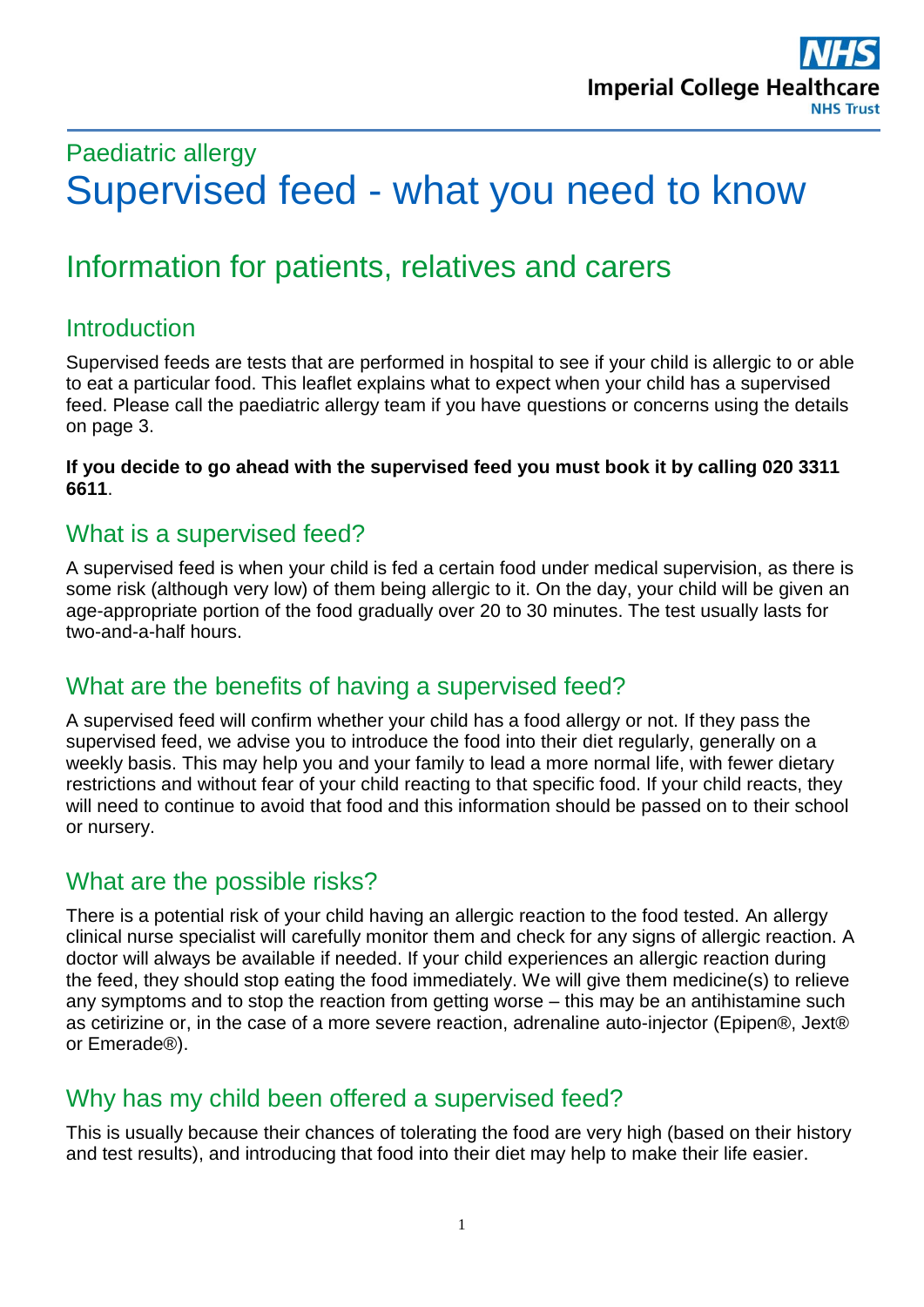Please take your time to decide whether you would like your child to have the supervised feed test. If you feel your child might not want to try the food on the day or afterwards on a more regular basis, please try and talk to them before coming into hospital.

#### What are the alternatives to having a supervised feed?

You may choose for your child not to have a supervised feed and continue to avoid the food they might be allergic to. Your child may grow out of an allergy but trying the food in hospital is the only safe and sure way to find out whether your child has a food allergy or not.

#### What should I do to prepare my child for the supervised feed?

Preparing your child for their hospital visit will help them understand what is happening and can improve their willingness to co-operate on the day, and their experience. Talking to your child beforehand will give them time to ask any questions they may have. Always give them truthful, factual information. You may wish to bring some familiar toys or books with you to help them feel at ease. Your child can eat and drink during the day, so please bring a packed lunch. We will provide the food for your child's supervised feed, but it is also a good idea to bring other foods they like, so that we can use it to disguise the taste of the food being challenged, if they do not like it. Only one parent will be allowed to stay during the challenge, as space is limited.

**Your child must be well with no cough, cold or recent infections for at least two weeks before the challenge.** If they have asthma or eczema this must be well controlled and stable. If your child is taking medications, please follow these instructions:

**Antihistamines**: Your child may be taking a regular antihistamine such as chlorphenamine, cetirizine or loratadine (Piriton®, Zirtek® or Clarityn®). These will need to be stopped five days before the challenge. Some cough medicines also contain antihistamine (e.g. Tixylix®).

**Asthma medication**: Your child should continue to take their regular preventative asthma inhalers (usually brown, orange or purple). Blue inhalers (salbutamol (Ventolin®) or terbutaline (Bricanyl®); if your child is wheezy, coughing or has needed their blue inhaler more often than usual in the two weeks before the supervised feed, please contact the allergy team on **020 3312 6091** to discuss this further.

Please bring your child's allergy medications with you on the supervised feed day, including the adrenaline auto-injector(s), if they have any.

Please complete the checklist at the end of this leaflet to make sure your child can have the test.

#### What will happen on the supervised feed day?

On arrival we will explain the procedure in detail and answer any questions you or your child may have. We will ask you to sign a consent form on behalf of your child (so the person attending the appointment with your child must be the parent or legal guardian). The nurse will then ensure your child is fit and well to have the test and take their temperature, blood pressure and oxygen levels. These will be repeated during the test. Your child will then have an ageappropriate portion of the food over 20-30 minutes. We will then observe your child for two hours. If they experience an allergic reaction, no more food will be given.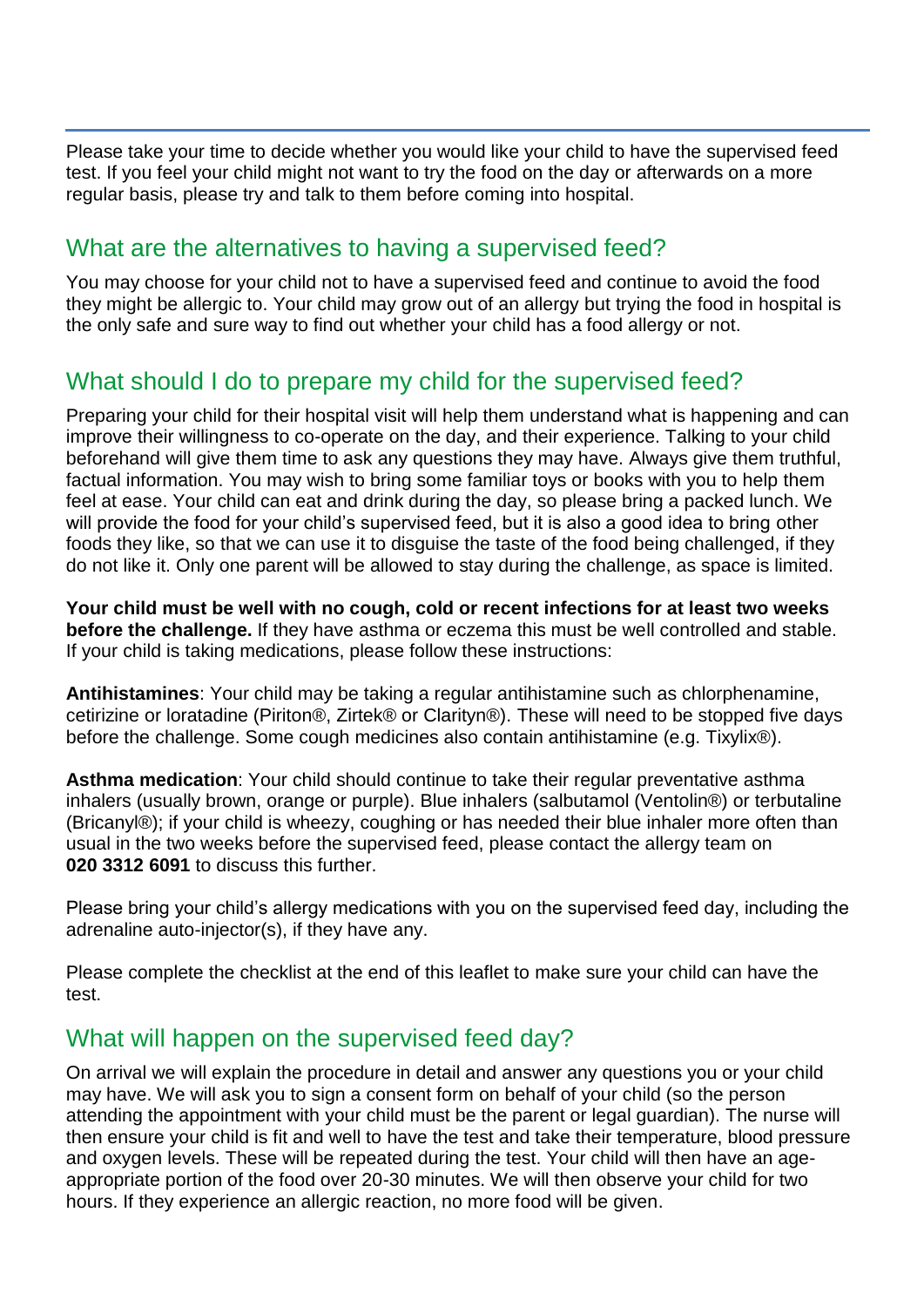The reaction will be treated as needed by the medical team who will then observe your child for two to four hours before they can go home. In the very unlikely event of a serious reaction, your child might need to stay overnight in hospital.

### What will happen after the supervised feed day?

The nurse will tell you the outcome of the test and provide advice accordingly. After a negative (successful) test, we advise you to introduce the food into your child's diet on a regular basis. After a positive (unsuccessful) test, we will ask you to avoid the food. The nurse may go through your child's allergy action plans with you to ensure you feel comfortable with the management of allergic reactions. We will arrange appropriate follow-up in the allergy clinic if needed.

# Contact details

If you are concerned or have any questions before the supervised feed, or difficulties reading English, please call the allergy team on **020 3312 6091**. It will ask you to leave a voice message and the allergy nurses will get back to you within two to three working days. Please note that this number is not for urgent healthcare queries. For urgent queries contact 999 (for emergencies), 111 (for non-emergencies) or your GP, as appropriate. Please see the table below for other useful contact numbers.

| Paediatric allergy nurses (for allergy-related health queries)                                                                                                                                                                        | 020 3312 6091                                                    |
|---------------------------------------------------------------------------------------------------------------------------------------------------------------------------------------------------------------------------------------|------------------------------------------------------------------|
| Paediatric allergy dietitians (for diet-related queries)                                                                                                                                                                              | 020 3312 1127                                                    |
| <b>Admin teams</b> (for appointment-related queries)                                                                                                                                                                                  |                                                                  |
| • Food/drug challenge appointments booking<br>• Main reception (paediatric allergy, St Mary's Hospital)<br>Outpatients appointments (St Mary's Hospital)<br>$\bullet$<br>Outpatients appointments (Hammersmith Hospital)<br>$\bullet$ | 020 3311 6611<br>020 3312 1381<br>020 3312 6315<br>020 3313 4727 |
| Paediatric allergy secretaries (for letters/reports)                                                                                                                                                                                  | 020 3312 1257                                                    |

#### How do I book the supervised feed if I wish to go ahead?

**If you and your child are happy to go ahead, please phone the booking team on 020 3311 6611 within 28 days of your visit.** You will need to say which food they will try in hospital. If you do not phone to book the supervised feed within 21 days, you will receive a reminder letter by post. If you do not phone to book within 42 days of your visit, you will no longer be able to book it.

If you need to cancel a booking, please contact **020 3311 6611**. If you do not attend on the day, please contact the number above as soon as possible. Otherwise, you will not be able to rebook the supervised feed.